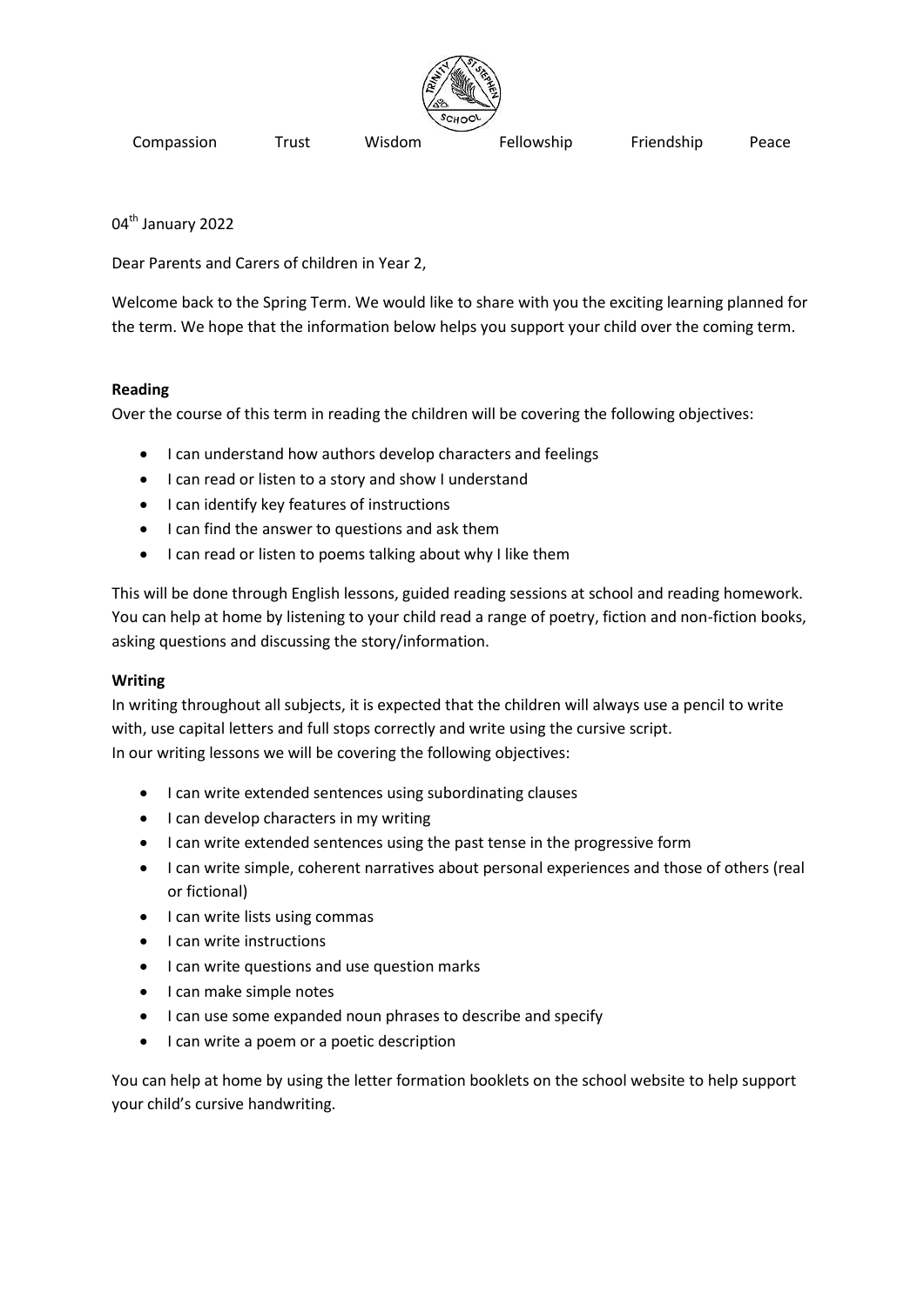

Compassion Trust Wisdom Fellowship Friendship Peace

### **Mathematics**

In our maths lessons we will be covering the following objectives:

- I can recognise place value of each digit.
- I can estimate numbers.
- $\bullet$  I recognise the inverse relationship of  $+$  and  $-$ .
- I can + 2 digit numbers within 100.
- I know the multiples of 5.
- I can compare and order capacity.
- I can measure using ml and l.
- I can identify and describe the properties of 3D shapes.
- I can identify 2D shapes on the surface of 3D shapes.
- I can collect and record data in a table.
- I can collect and record data using a tally chart.

You can help at home by practising quick recall of addition and subtraction facts and counting forwards and backwards in 2s, 5s and 10s. Play practical games involving time, money, measures and shape. Practise the weekly Abacus games.

### **Science**

In our Science we will be exploring different habitats and looking to sort, classify and group objects that are living, once living and have never been alive. We will also be exploring what the human body needs in order to stay healthy. The children will be exploring healthy eating, exercise and hygiene.

### **Computing**

We will be looking at questioning and how to search a database in order to help find the answer to more complicated questions. The children will gain better understanding of how to effective search for information on the internet.

### **History**

Our topic is significant individuals. We will be exploring and comparing the lives of Florence Nightingale and Mary Seacole.

### **Geography**

Our topic is map skills. We will be using simple compass directions and locational and directional language to describe the location of features and routes on a map. We will also be using aerial photographs to recognise landmarks and basic human and physical features and to devise a simple map of our own.

### **Design Technology**

Our design technology topic is based on healthy eating. The children will be exploring and evaluating